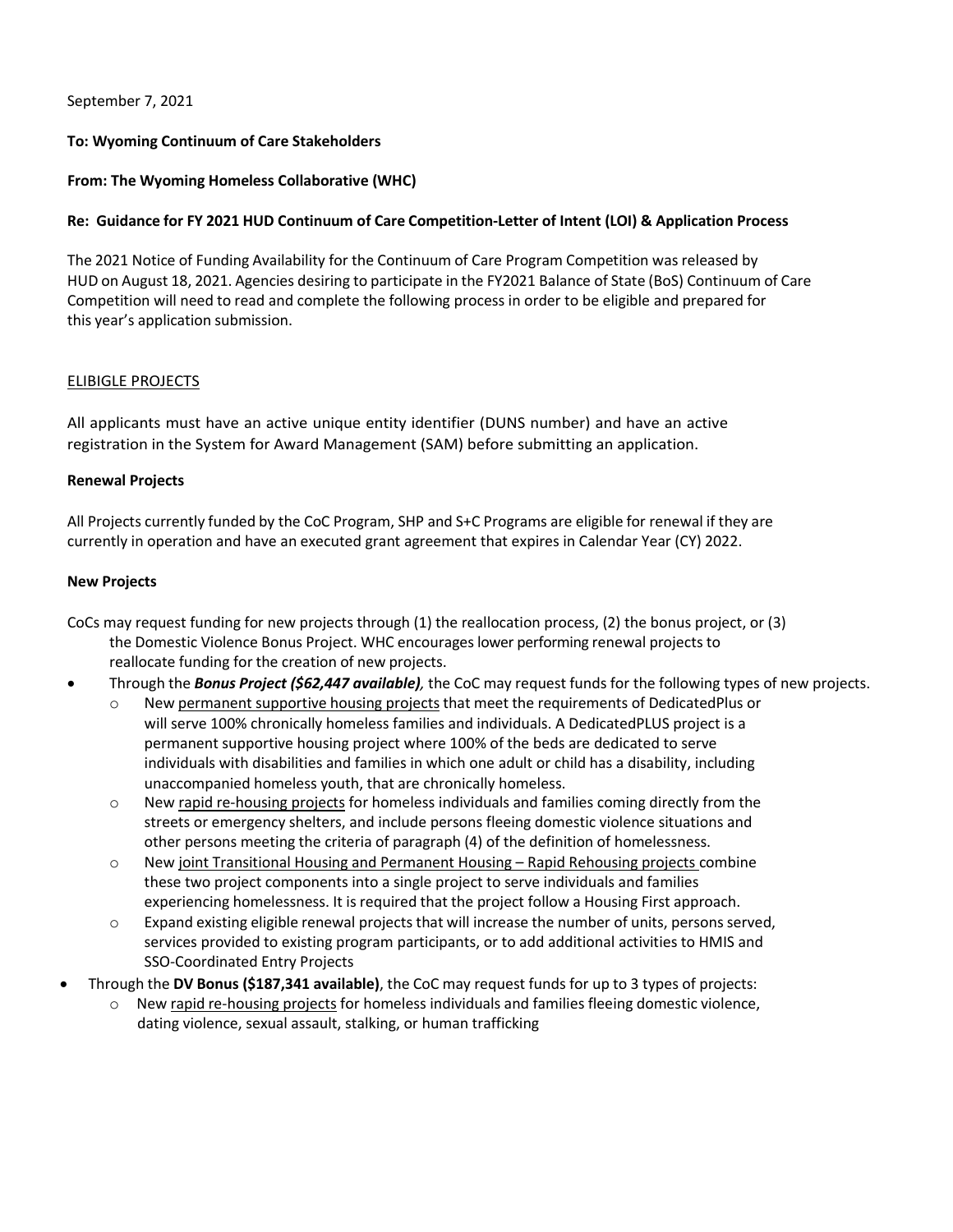- New joint Transitional Housing and Permanent Housing Rapid Rehousing projects that combine these two project components into a single project to serve individuals and families experiencing homelessness. It is required that the project follow a Housing First approach.
- o New Supportive Services Only Projects for Coordinated Entry to implement policies, procedures, and practices that equip the CoC's coordinated entry to better meet the needs of survivors of domestic violence, dating violence, sexual assault, or stalking.
- o Expand existing eligible renewal projects that will increase the number of units, persons served, services provided to existing program participants, or to add additional activities to HMIS and SSO-Coordinated Entry Projects

# **All Applicants**

Prepare, if funded, to **participate in the HUD-mandated Homeless Management Information System (HMIS) and Coordinated Entry.** HUD funded agencies are responsible for the technological responsibilities of participation in HMIS.

- Applicants should start to plan for and secure commitments of match
- Match a 25% cash or in-kind match is required for all program components except leasing. Match is required for both new and renewalprojects.
- Match documentation can be in the form of signed letters, memoranda of understanding, or other written evidence of a commitment and must be turned in with the DRAFT application. At a minimum, they must:
	- o be on letterhead stationary from the organization providing the funds
	- o be signed and dated by an authorized official
	- o contain the name of the organization providing the contribution
	- o contain the type of contribution (cash, childcare, case management, mental health services, etc.)
	- o contain the monetary value of the contribution
	- $\circ$  contain the name of the applicant agency and the name of the project to which the contribution will be given
	- o contain the date that the contribution will beavailable
- Commitments of land, building and equipment are **one-time only** and cannot be claimed in more than one competition. For example, the value of donated land or donated computers claimed in the 2013, 2014 or 2015 competitions by a project cannot be claimed as leveraging by that project or any other project in subsequent competitions.

## • **It is the responsibility of each agency to understand and adhere to all HUD guidelines and regulations.**

The Ranking and Rating Committee is responsible for ensuring that the entire application is complete and submitted appropriately using a standardized rating and ranking tool. The committee will rank projects using the following criteria:

- HUD Threshold Requirements
- Coordinated Entry Participation
- Housing First Implementation
- Documented, Secured Match
- Reasonable Costs Per Permanent Housing Exit
- Project Financial Feasibility
- Data Quality
- Bed/Unit Utilization Rate
- Racial Equity
- System Performance Measures (i.e. Length of Stay, Exits to Permanent Housing, Returns to Homelessness, New or Increased Income)
- Serving High Need Populations
- HMIS Participation (Or Comparable Database)